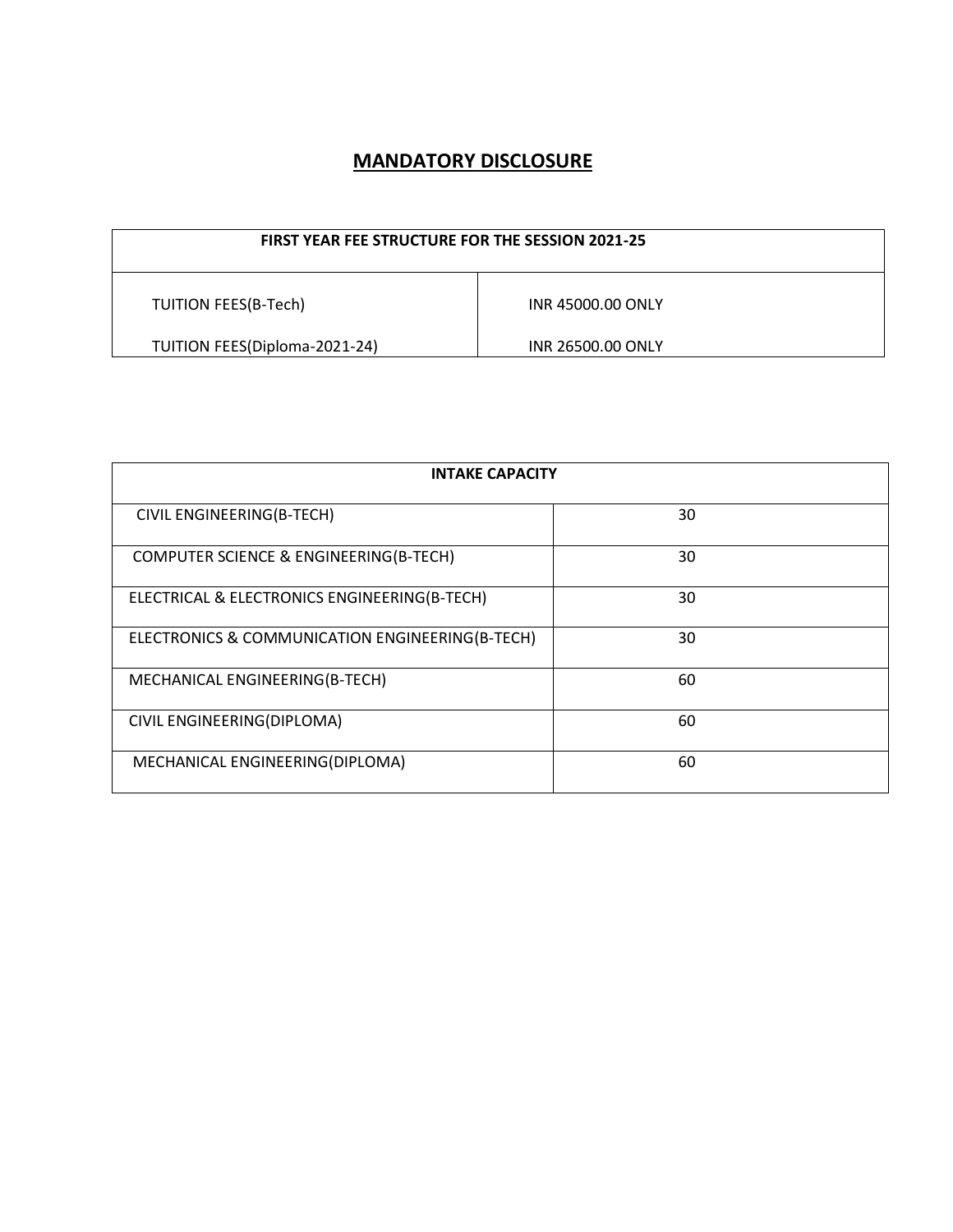|    | 1- AICTE File No                                                  |                | 06/07/ORI/Engg.-W/2009/016<br>Date: 17.03.2009                                                                       |
|----|-------------------------------------------------------------------|----------------|----------------------------------------------------------------------------------------------------------------------|
|    | Date & Period of last Approval                                    | $\ddot{\cdot}$ | Date: 25.06.2021                                                                                                     |
|    |                                                                   |                | Eastern/1-9320825354/2021/EOA                                                                                        |
|    | 2- Name of the Institution                                        |                | Spintronic Technology & Advance Research                                                                             |
|    | Address of the Institution                                        | ÷              | At/Po-taraboi, Ps-Jatni, Dist-Khurdha, Odisha                                                                        |
|    | City & Pin Code                                                   |                | Bhubaneswar-752050                                                                                                   |
|    | State/UT                                                          |                | Odisha                                                                                                               |
|    | Phone No. with STD Code                                           | ÷              | 06755-242155                                                                                                         |
|    | Fax No. with STD Code                                             |                | 06755-242155                                                                                                         |
|    | Office Hour in the Institution                                    | ÷              | 10.00 AM to 5.00 PM                                                                                                  |
|    | Academic Hour in the Institution                                  | $\sim$         | 10.00 AM to 4.00 PM                                                                                                  |
|    | E-mail Id                                                         | ÷              | principal.spintronic@gmail.com                                                                                       |
|    | Website                                                           | t              | http://www.spintronicbbsr.org                                                                                        |
|    | <b>Nearest Railway Station</b><br>(Distance in KM)                |                | 7 KM, Khurdha                                                                                                        |
|    | <b>Nearest Airport</b><br>(Distance in KM)                        |                | 25 KM, (Biju patniak Airport), Bhubaneswar                                                                           |
|    | 3- Type of Institution                                            | ÷              | Private - Self financed                                                                                              |
|    | Category of the Institution                                       | t,             | Co-Education                                                                                                         |
| 4- | Name of the Trust running the<br><b>Institution &amp; Address</b> | ÷              | <b>Trimurti Trust</b><br>H.N-2, Harsapriya homes, khandagiri<br>Bhubaneswar, Pin-751030<br>(Near Bharat Petrol pump) |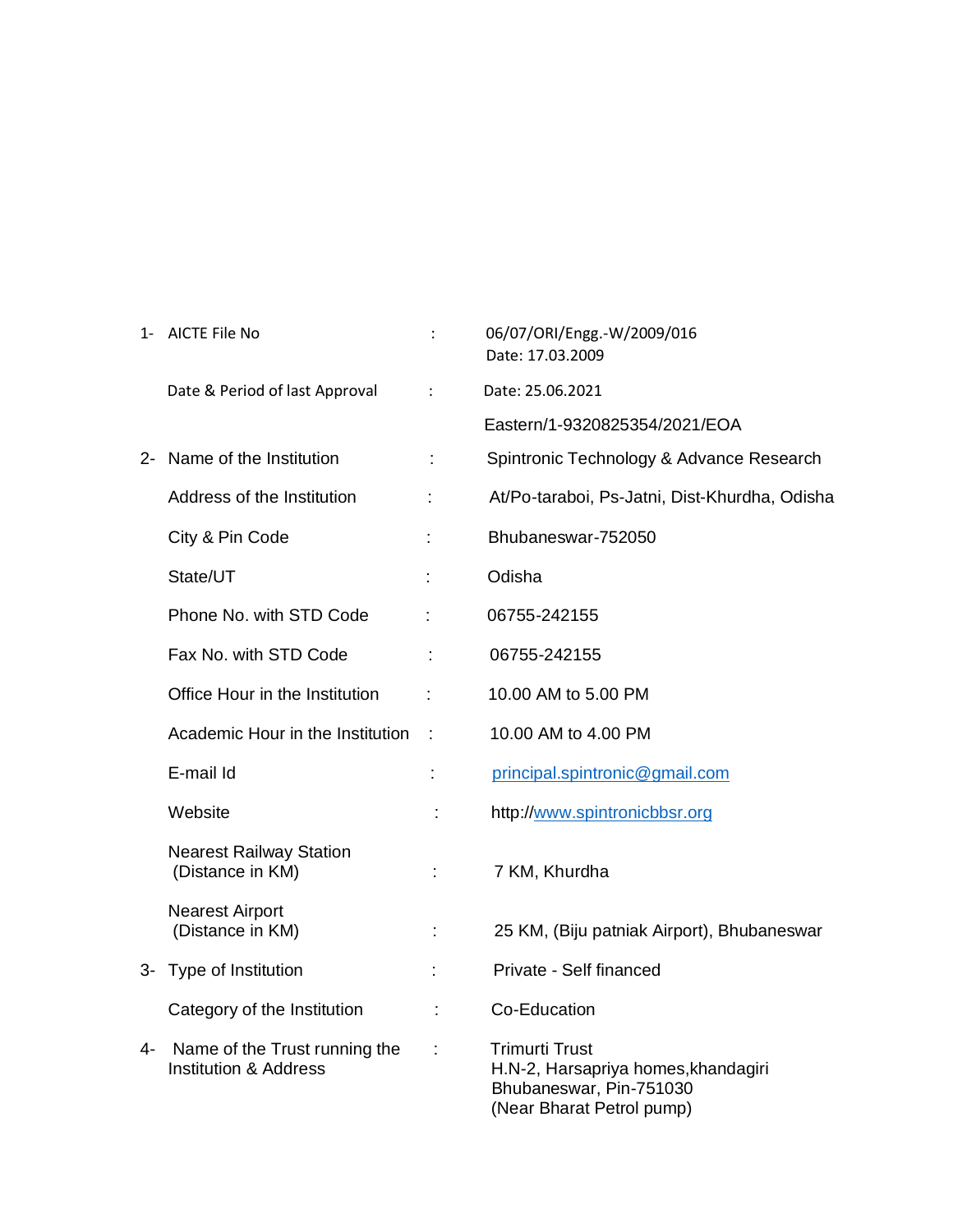6- Name of the Principal/Director : Prof. Dr.Madhumita Dash,Principal Highest Qualification : Ph.D

 5 – Name of the Affiliating University : Biju Patnaik University of Technology, Rourkela, Odisha<br>
Website  $\qquad \qquad \qquad$  :  $\qquad \qquad$  http://www.bput.a http:// [www.bput.ac.in](http://www.bput.ac.in/)

7- Governing Body Members :

| SI.No          | Name of the Members                | Designation                       |
|----------------|------------------------------------|-----------------------------------|
| $\mathbf{1}$   | Mr.Trinayan Rath                   | Chairman                          |
| $\overline{2}$ | Er.Sanjib Sahu                     | Member                            |
| 3              | Dr.Srinibash Subudhi               | Member                            |
| 4              | Dr.Sujit Kumar Sahu                | Member                            |
| 5              | Mr.Ambika Ch.Sasmal                | Member                            |
| 6              | Dr.Madhumita Dash                  | Principal cum Member<br>Secretary |
| $\overline{7}$ | <b>Ex-Officio Member for AICTE</b> | Member (ERO office)               |
| 8              | Nominee DTET, Odisha               | Member                            |
| 9              | Nominee BPUT, Odisha               | Member                            |
| 10             | Prof.P.k Nayak                     | Member(Staff representative)      |
| 11             | Prof.P.k Sahoo                     | Member(Eminent Educationist)      |
| 12             | Er.Mirza aigar Beg                 | Member(Industry representative)   |
| 13             | Dr.Biswajit Mallick                | Member(Eminent Educationist)      |
| 14             | Dr.Amar Mohapatra                  | Member                            |
| 15             | Er.Bikash Dash                     | Member(Industrialist)             |
| 16             | Dr.Nabanita Padhi                  | Member(Industrialist)             |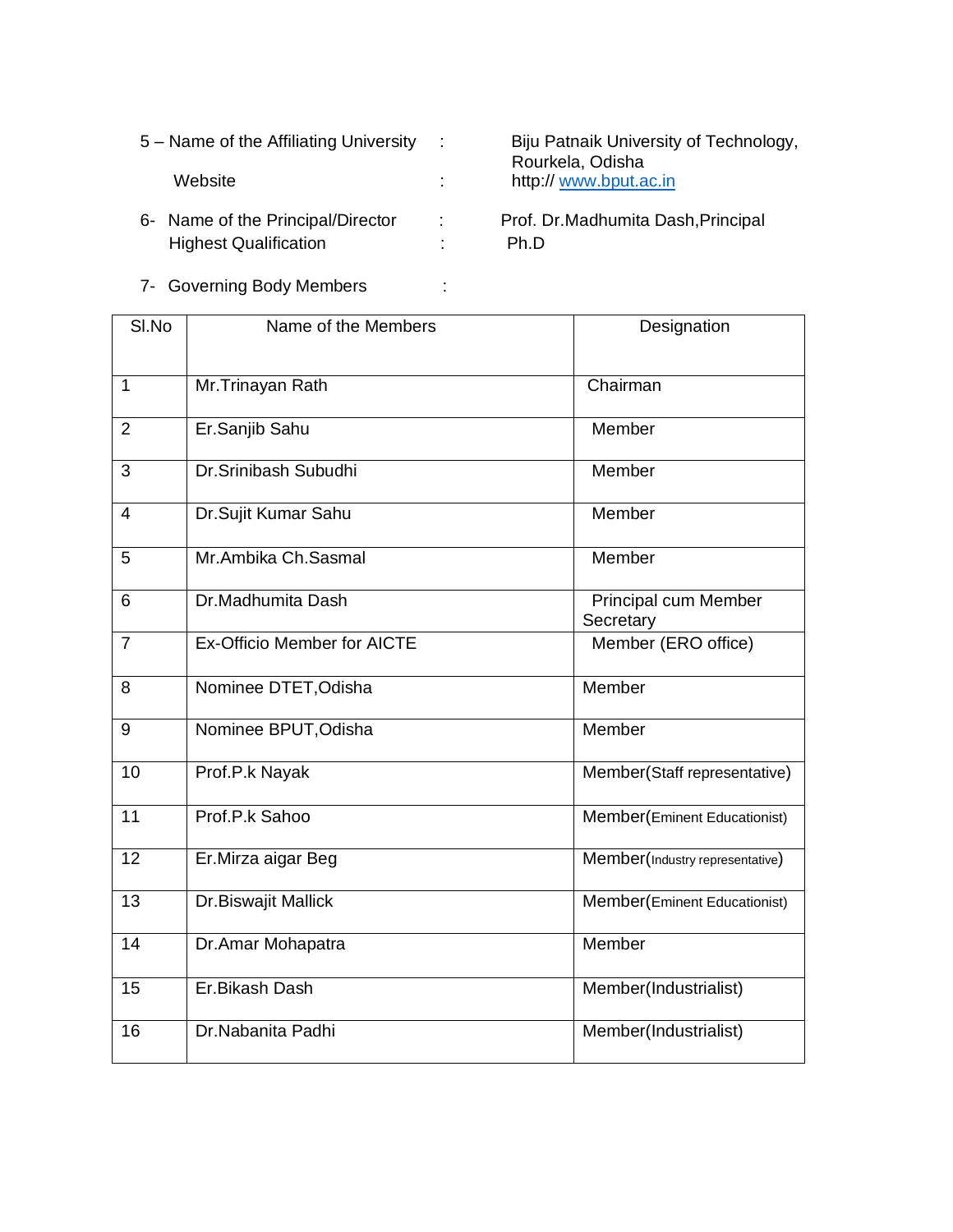|  | 8- Anti-Ragging committee |  |
|--|---------------------------|--|
|--|---------------------------|--|

| SI.No          | Name of the members             | Designation             |
|----------------|---------------------------------|-------------------------|
| $\mathbf{1}$   |                                 |                         |
|                | Dr.Madhumita Dash, Principal    | Chairman                |
| $\overline{2}$ |                                 |                         |
|                | Prof.P.K Nayak, Vice Principal  | <b>Member Secretary</b> |
| 3              |                                 |                         |
|                | Prof.B.N Sahu, DSW              | Member                  |
| $\overline{4}$ |                                 |                         |
|                | Prof.B.N Das, HOD, EEE          | Member                  |
| 5              |                                 |                         |
|                | Er.Damodar Gochhikar, HOD, Mech | Member                  |
| 6              |                                 |                         |
|                | Mr.Sukumar Joshi, HOD, BSH      | Member                  |
| $\overline{7}$ |                                 |                         |
|                | Er.Urbi Rout, HOD, CIVIL        | Member                  |
| 8              |                                 |                         |
|                | Mr.R.k Behera, A.O              | Member                  |

9- SC/ST Cell ;

| 1              | Dr.Madhumita Dash, Principal   | Chairman |
|----------------|--------------------------------|----------|
| $\overline{2}$ | Prof.P k Nayak, Vice Principal | Member   |
| 3              | Prof. B.N Sahu, DSW            | Member   |
| $\overline{4}$ | Prof.B.N Das, HOD, EEE         | Member   |
| 5              | Mr.R.K Behera, AO              | Member   |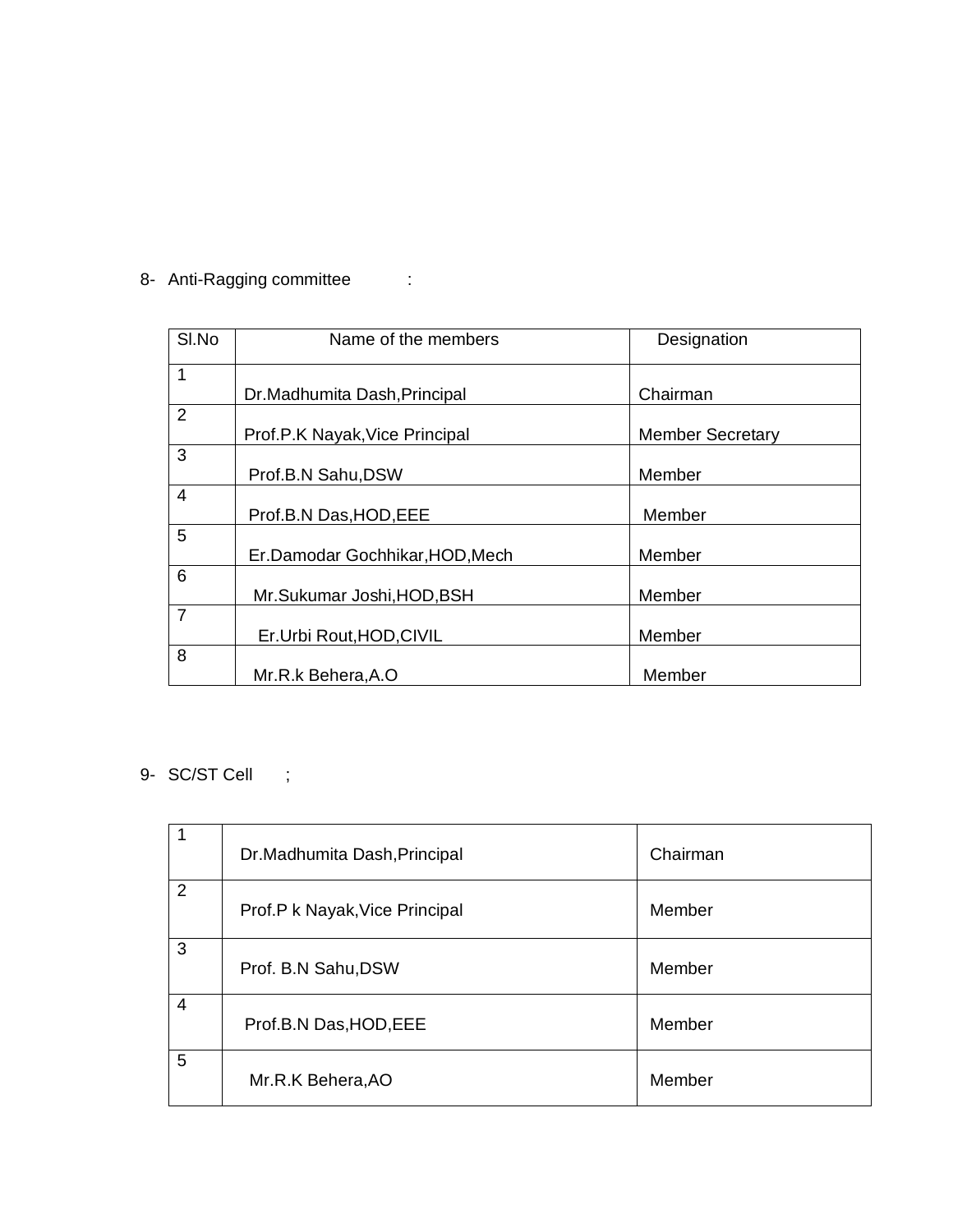10-Grievance Redressal committee:

| Sl.No | Name of the Member               | Designation |
|-------|----------------------------------|-------------|
|       |                                  |             |
|       |                                  |             |
|       |                                  |             |
|       | Prof.P.K Nayak, Vice Principal   | Chairman    |
|       |                                  |             |
|       |                                  |             |
| 2     | Prof.B.N Sahu,DSW                | Member      |
|       |                                  |             |
| 3     | Prof.B.N Das, HOD, EEE           | Member      |
|       |                                  |             |
|       |                                  |             |
| 4     | Er.S.Joshi, HOD, BSH             | Member      |
|       |                                  |             |
| 5     |                                  | Member      |
|       | Er.Diptilaxmi Mohanty, HOD, Mech |             |
|       |                                  |             |
| 6     | Er.Suman Behera, HOD, Civil      | Member      |
|       |                                  |             |

11- Women Anti-Harassment Committee:

| Sl.No          | Name of the Member                      | Designation |
|----------------|-----------------------------------------|-------------|
| 1              | Dr.Madhumita Dash, Principal            | Chairman    |
| $\overline{2}$ | Prof.P.K Nayak, Vice Principal          | Member      |
| 3              | Prof.B.N Sahu, DSW                      | Member      |
| 4              | Prof.B.N Dash, HOD, EEE                 | Member      |
| 5              | Mr.R.K Behera                           | Member      |
| 6              | Er.Dipti laxmi Mohanty, HOD, MECH       | Member      |
| 7              | Er.Pramodini Routray, Asst.Prof., Civil | Member      |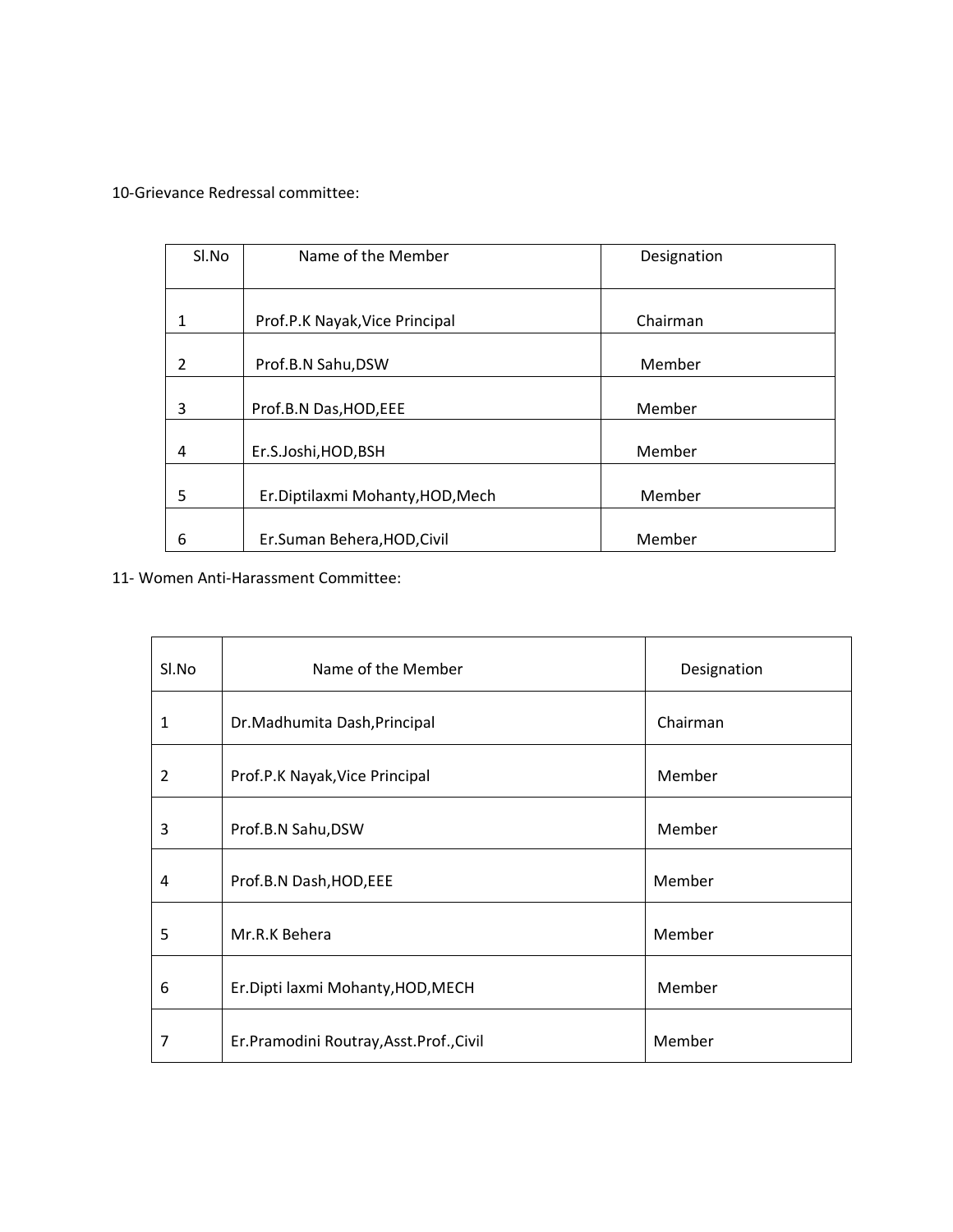| 12-Admission quota                                                            | Admission test is conducted as per the rule<br>Rule and regulations of BPUT, Rourkela,<br>Odisha through OJEE & JEE (Main)                                |
|-------------------------------------------------------------------------------|-----------------------------------------------------------------------------------------------------------------------------------------------------------|
| Entrance test / admission criteria                                            | OJEE & JEE (Main) for B-tech<br>$\mathcal{L}$<br>and DET for Diploma                                                                                      |
| 13- Academic Sessions<br>Examination system, Year / Sem : Semester for B.Tech |                                                                                                                                                           |
| Period of declaration of results                                              | Within one month of the completion of Exam<br>$\frac{1}{2}$ , $\frac{1}{2}$                                                                               |
| 14- Counseling / Mentoring<br><b>Career Counseling</b>                        | By Training & Placement Department                                                                                                                        |
| <b>Medical facilities</b>                                                     | Own dispensary having one Full time<br>÷                                                                                                                  |
| <b>Student Insurance</b>                                                      | Oriental Insurance by the University<br>during admission                                                                                                  |
| 15- Students Activity Body                                                    | Department Students Welfare<br>÷                                                                                                                          |
| <b>Cultural activities</b>                                                    | Cultural Society headed by Vice-President<br>÷<br>(a senior faculty member and member of<br>Students representatives consist of all year and<br>branches) |
| Sports activities                                                             | Athletic Society headed by Vice-President<br>÷<br>(a senior faculty member and member of<br>Students representatives consist of all year and<br>branches) |
| Literary activities                                                           | Literary Society headed by Vice-President<br>(a senior faculty member and member of<br>Students representatives consist of all year and<br>branches)      |

16- Other Facilities (Area of room in Sq.Mtr)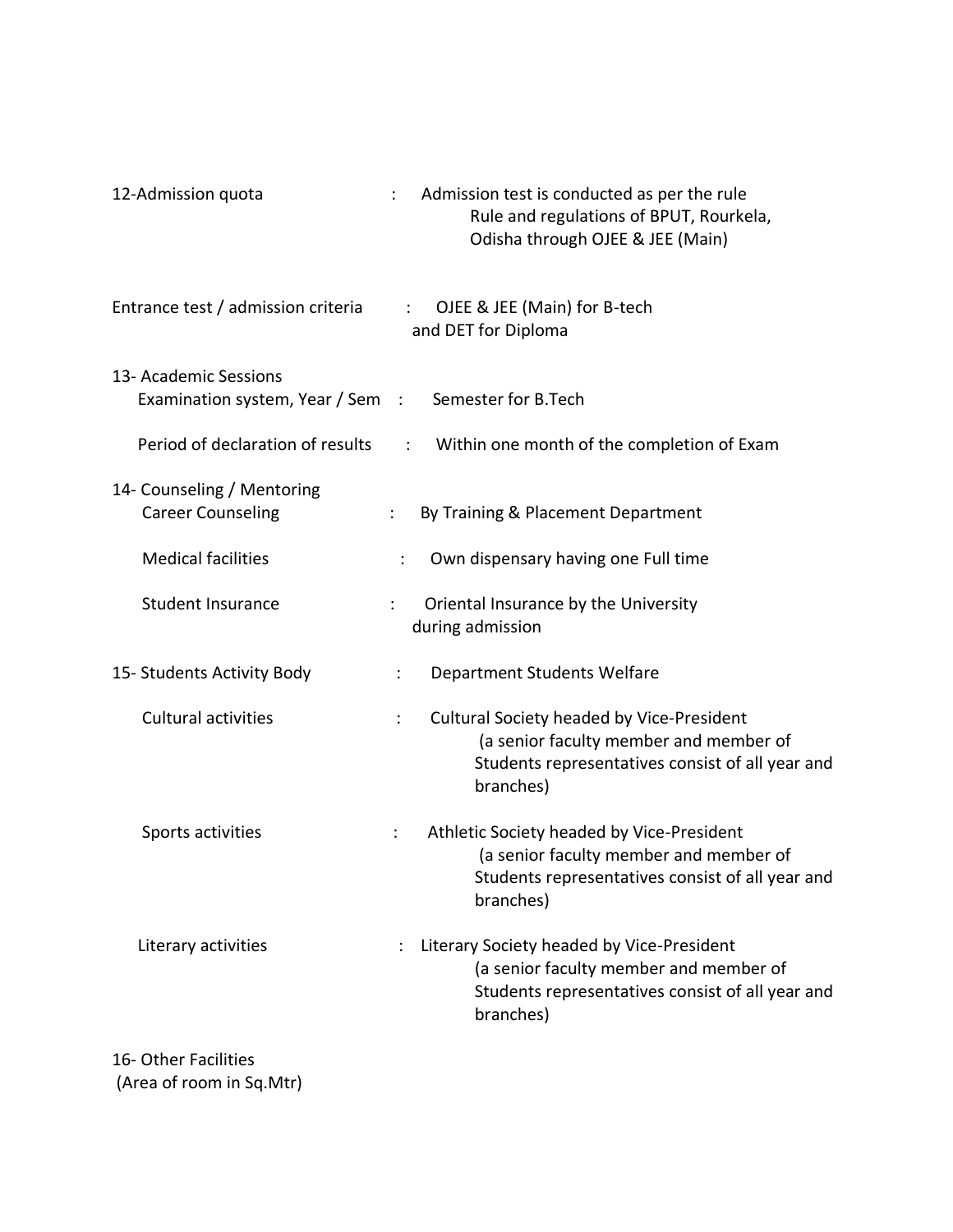| <b>Common Facilities</b>        |                      |                             | : Computer Center (CCL) - 150Sq.Mtr<br>Library & Reading Room (LIB)-465Sq.Mtr<br>Language Laboratory (LL) - 66Sq.Mtr |            |            |  |
|---------------------------------|----------------------|-----------------------------|----------------------------------------------------------------------------------------------------------------------|------------|------------|--|
| Administrative Area             |                      |                             | : Total Administrative area-1095Sq.Mtr                                                                               |            |            |  |
| <b>Instructional Area</b>       | $\ddot{\phantom{a}}$ |                             | Total Instructional area- 10174Sq.Mtr                                                                                |            |            |  |
| Amenities Area                  | $\ddot{\phantom{a}}$ |                             | Total Amenities area-                                                                                                | 1200Sq.Mtr |            |  |
| <b>Computational Facilities</b> |                      | $\ddot{\cdot}$              | PC in Computer lab                                                                                                   | - 220Nos.  |            |  |
| (In Nos.)                       |                      |                             | PC in Library                                                                                                        |            | $-10N$ os. |  |
|                                 |                      |                             | PC in Admin Office                                                                                                   |            | - 05Nos.   |  |
|                                 |                      |                             | PC for Faculty                                                                                                       |            | - 25Nos.   |  |
|                                 |                      |                             | PC in Language Lab                                                                                                   |            | $-20Nos$   |  |
|                                 |                      |                             | Interne Bandwidth                                                                                                    |            | -100mbps   |  |
|                                 |                      |                             | Legal application Software -21Nos.                                                                                   |            |            |  |
|                                 |                      |                             | Legal system Software                                                                                                |            | $-04N$ os. |  |
|                                 |                      |                             | Printer Available                                                                                                    |            | $-17N$ os. |  |
|                                 |                      |                             | Open source software                                                                                                 |            | $-10N$ os. |  |
|                                 |                      |                             | Proprietary                                                                                                          |            | $-02N$ os. |  |
|                                 |                      |                             |                                                                                                                      |            |            |  |
| Laboratories Details            |                      |                             | : ANALOG ELECTRONICS LAB                                                                                             |            |            |  |
|                                 |                      | <b>BASIC ELECTRICAL LAB</b> |                                                                                                                      |            |            |  |
|                                 |                      |                             | <b>BASIC ELETRONICS LAB</b><br>C LANGUAGE LAB                                                                        |            |            |  |
|                                 |                      |                             | C PROGRAMMING LAB                                                                                                    |            |            |  |
|                                 |                      |                             | <b>CHEMISTRY LAB</b>                                                                                                 |            |            |  |
|                                 |                      |                             | <b>CIVIL WORKSHOP LAB</b>                                                                                            |            |            |  |
|                                 |                      |                             |                                                                                                                      |            |            |  |